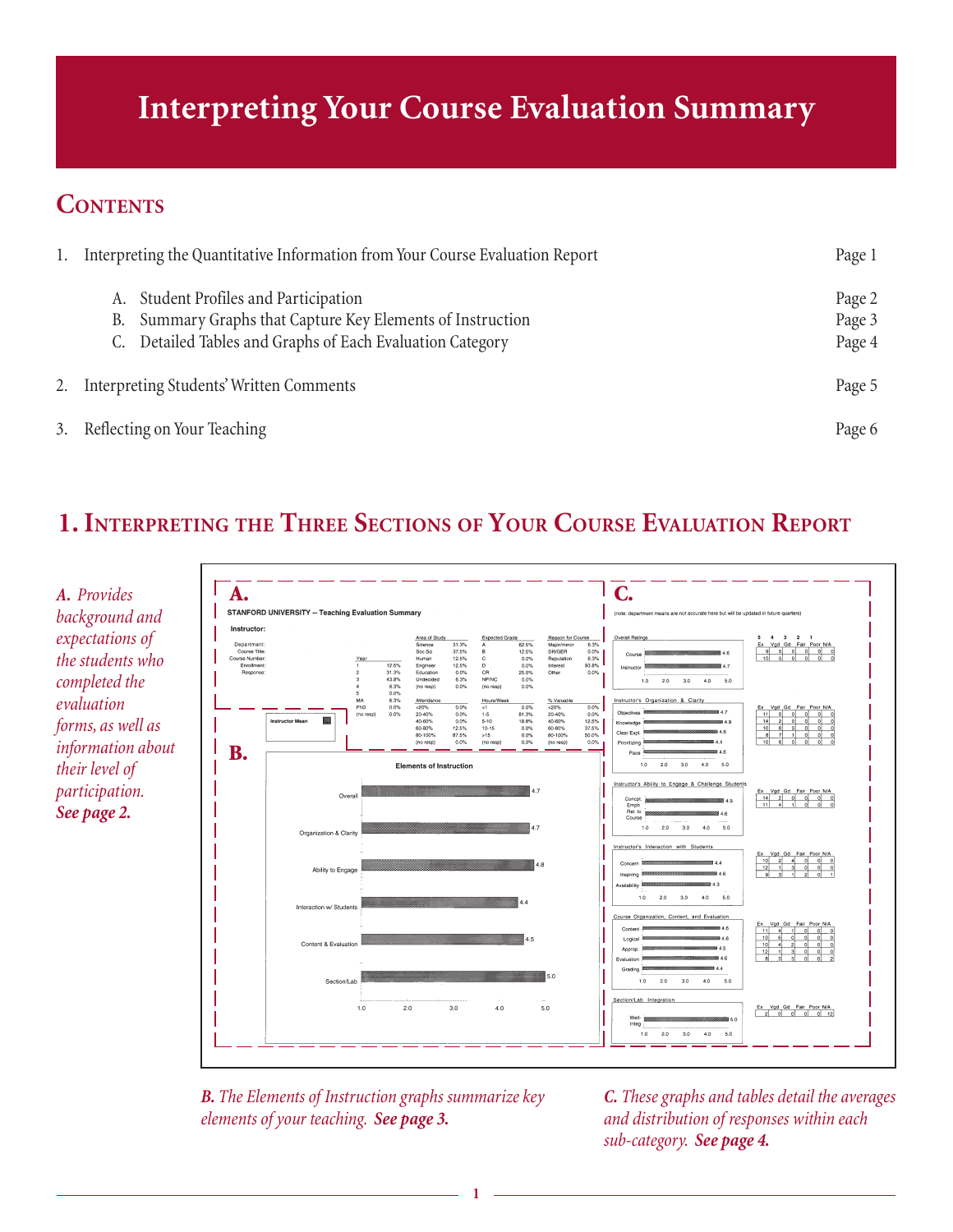#### **A. STUDENT PROFILES AND PARTICIPATION**

The top portion of this section contains demographic information about students who took your course. This information can help you determine whether the course attracted the students you expected. Students taking a course for a grade may have different expectations and perspectives than students taking the same course for CR/NC. Another factor that can influence patterns of responses within evaluation categories is whether your class comprised a mix of freshmen through seniors or included both undergraduates and graduates.

*Since a student might have*

| <b>STANFORD UNIVERSITY—Teaching Evaluation Summary</b><br>Is this information correct? |                |                      |                | <b>General Education</b><br>Requirement. |                 | more than one reason for<br>taking your course, the<br>total % may exceed 100%. |             |      |
|----------------------------------------------------------------------------------------|----------------|----------------------|----------------|------------------------------------------|-----------------|---------------------------------------------------------------------------------|-------------|------|
| Instructor:                                                                            |                | <b>Area of Study</b> |                | <b>Expected Grade</b>                    |                 | <b>Reasons for Course</b>                                                       |             |      |
| Department:                                                                            |                | $\%$                 | Science        | $\%$                                     | A               | $\%$                                                                            | Major/Minor | $\%$ |
| <b>Course Title:</b>                                                                   | $\overline{2}$ | $\%$                 | Social Science | $\%$                                     | B               | $\%$                                                                            | DR/GER      | $\%$ |
| <b>Enrollment:</b>                                                                     | 3              | $\%$                 | Humanities     | $\%$                                     | C               | $\%$                                                                            | Reputation  | $\%$ |
| Response:                                                                              | 4              | $\%$                 | Engineering    | $\%$                                     | D               | $\%$                                                                            | Interest    | $\%$ |
|                                                                                        | 5              | $\%$                 | Education      | $\%$                                     | Credit          | $\%$                                                                            | Other       | $\%$ |
|                                                                                        | MA             | $\%$                 | Undecided      | $\%$                                     | NoPass/NoCredit | $\%$                                                                            |             |      |
|                                                                                        | PhD            | $\%$                 | (no response)  | $\%$                                     | (no resp)       | $\%$                                                                            |             |      |
|                                                                                        | (No Resp)      | $\%$                 |                |                                          |                 |                                                                                 |             |      |

*Since a high response rate ensures a more reliable assessment of your teaching, you should strongly encourage students to complete and hand in their evaluations.*

The lower portion provides valuable information about the level of student participation.

|                                                                                                            | Attendance                                |               | Hour/Week                                             |      | % Valuable                                                                                                                                          |      |
|------------------------------------------------------------------------------------------------------------|-------------------------------------------|---------------|-------------------------------------------------------|------|-----------------------------------------------------------------------------------------------------------------------------------------------------|------|
|                                                                                                            | $\langle$ (less than) 20%                 | $\%$          | $\langle$ (less than)                                 | $\%$ | $\langle$ (less than) 20%                                                                                                                           | $\%$ |
|                                                                                                            | 20-40%                                    | $\%$          | $1-5$                                                 | $\%$ | 20-40%                                                                                                                                              | $\%$ |
|                                                                                                            | 40-60%                                    | $\%$          | $5 - 10$                                              | $\%$ | 40-60%                                                                                                                                              | $\%$ |
|                                                                                                            | 60-80%                                    | $\frac{0}{0}$ | $10-15$                                               | $\%$ | 60-80%                                                                                                                                              | $\%$ |
|                                                                                                            | 80-100%                                   | $\%$          | $>$ (more than) 15                                    | $\%$ | 80-100%                                                                                                                                             | $\%$ |
|                                                                                                            | (no response)                             | $\%$          | $(no$ resp $)$                                        | $\%$ | $(no$ resp)                                                                                                                                         | $\%$ |
| High attendance suggests that students<br>be explained by information in other<br>sections of this report. | valued class sessions. Low attendance may |               | Was out-of-class<br>workload what you<br>had planned? |      | Studies indicate that<br>students' perceived value<br>of time spent out of class<br>correlates highly with<br>their overall course<br>satisfaction. |      |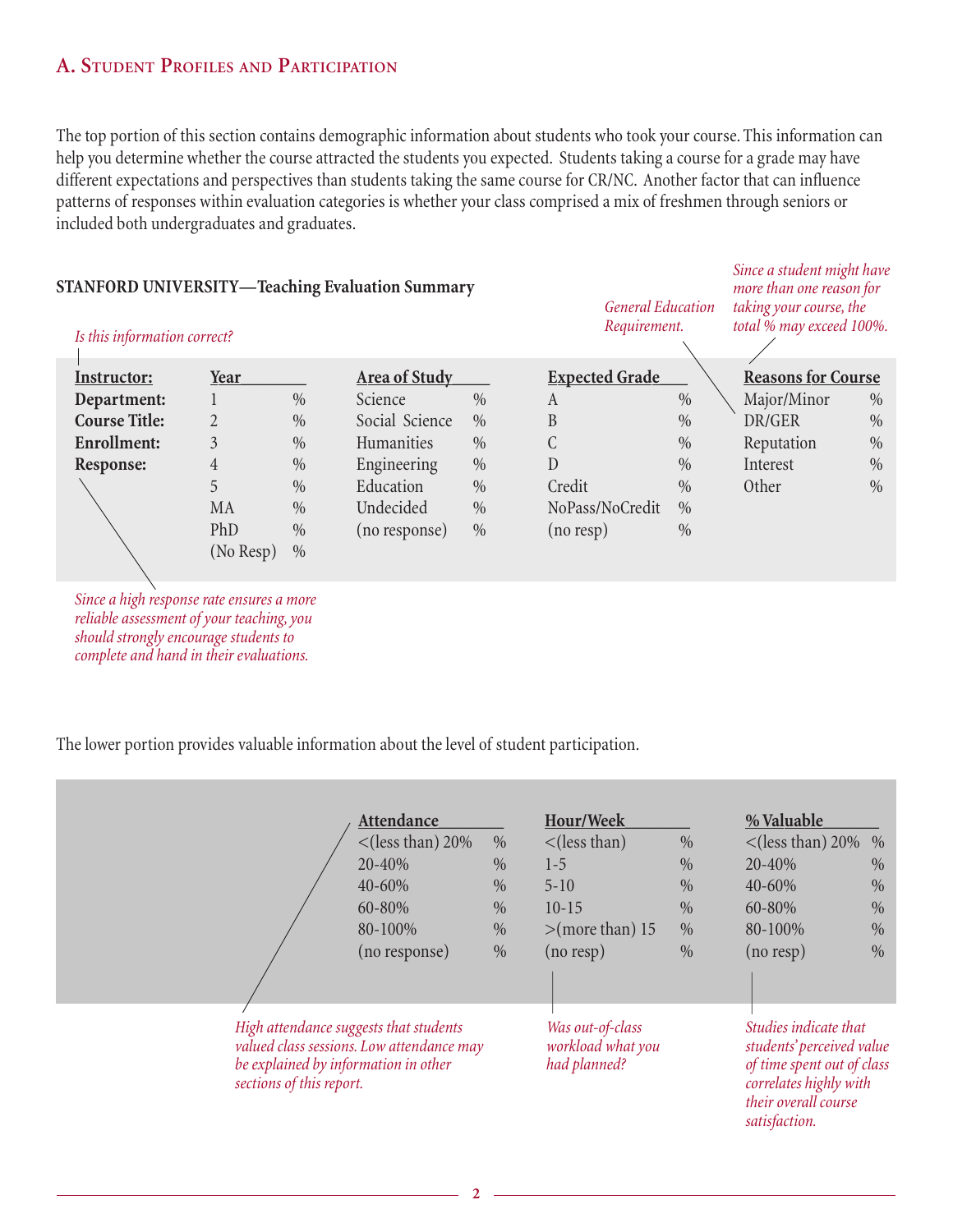#### **B. SUMMARY GRAPHS THAT CAPTURE THE QUALITY OF KEY ELEMENTS OF INSTRUCTION: SNAPSHOT OF STRENGTHS AND WEAKNESSES.**

This graph summarizes the average scores within the six major instructional categories.



*Note: Beginning in 1999-2000, Course Evaluation Means for each School (Earth Sciences, Education, and Humanities and Sciences) will be calculated and distributed to the faculty annually. (In Humanities and Sciences means will actually be provided for each cluster—sciences, social sciences, humanities—rather than school-wide.) Separate means will be provided for small, medium, large, and extra-large classes.*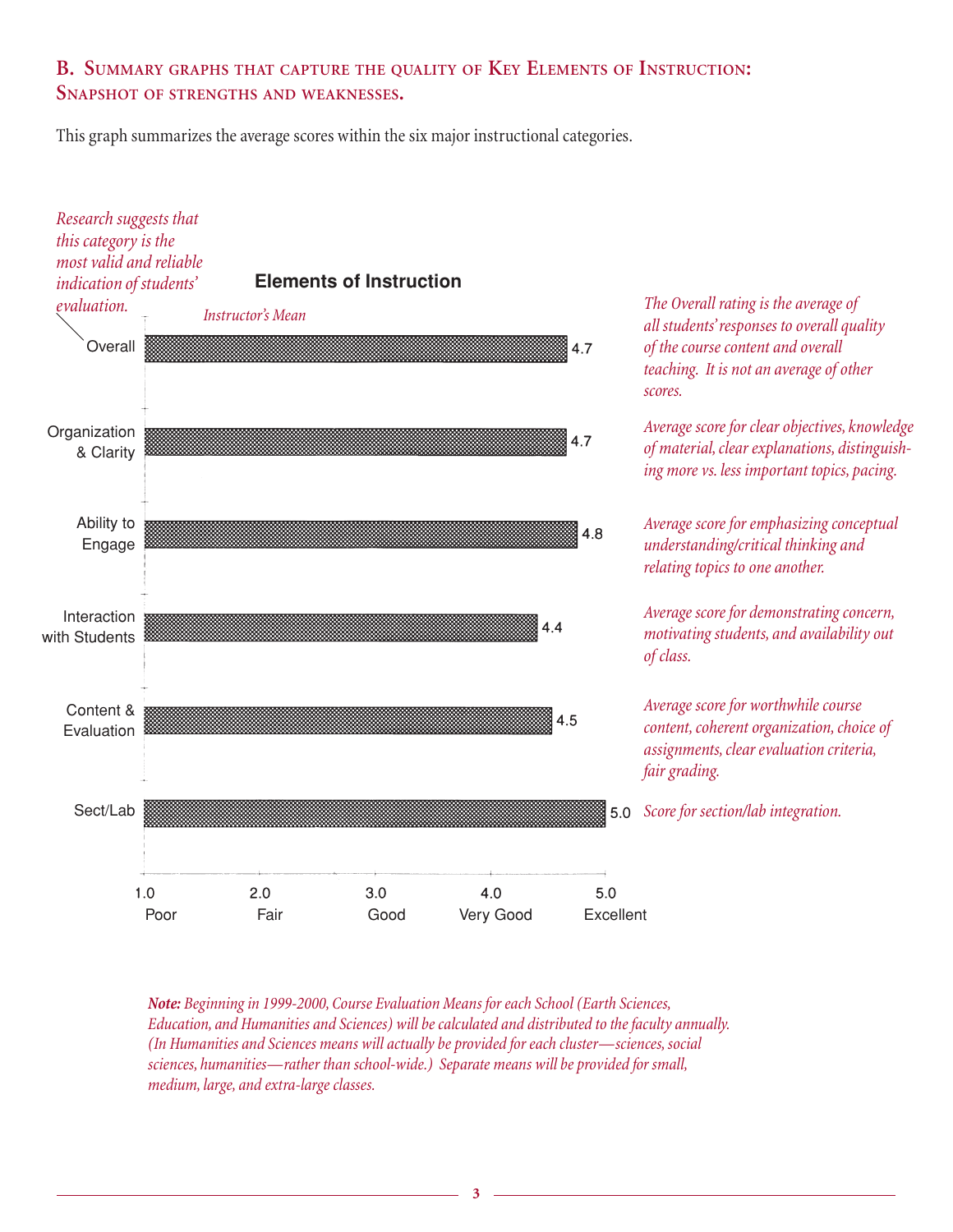#### **C. GRAPHS AND DISTRIBUTIONS OF RATINGS WITHIN EVALUATION CATEGORIES: ARE THERE TRENDS OR CRITICAL AREAS NEEDING IMPROVEMENT?**







→

The overall quality of the course content The instructor's overall teaching

Set out and met clear objectives set out for the course Displayed thorough knowledge of course material Explained concepts clearly Distinguished between more important and less important topics Presented material at an appropriate pace

Distribution of raw data within categories gives valuable information to help you interpret trends among student responses. (See "Reflecting on Your Teaching" in this handout).



| Ex | Vgd | Gd | Fair Poor N/A |  |
|----|-----|----|---------------|--|
|    |     |    |               |  |
|    |     |    |               |  |
|    | ĥ   |    |               |  |
|    |     |    |               |  |
|    |     |    |               |  |

| Instructor's Ability to Engage & Challenge Students |  |  |  |
|-----------------------------------------------------|--|--|--|
|                                                     |  |  |  |

| Concpt.<br>Emph<br>Rel. to<br>Course |     |     |     |     | 49<br>4.6 |
|--------------------------------------|-----|-----|-----|-----|-----------|
|                                      | 1.0 | 2.0 | 3.0 | 4.0 | 5.0       |

| Emphasized conceptual understanding and/or critical thinking |
|--------------------------------------------------------------|
| Related course topics to one another                         |

Demonstrated concern about whether students were learning Inspired and motivated student interest in the course content Was available for consultation outside of class

|  | hP hnV | Fair | Poor N/A |  |
|--|--------|------|----------|--|
|  |        |      |          |  |
|  |        |      |          |  |

| Ex | Vad Gd |  | Fair Poor N/A |  |
|----|--------|--|---------------|--|
|    |        |  |               |  |
|    |        |  |               |  |
|    |        |  |               |  |

| Ex | Vgd Gd |   | Fair Poor N/A |  |
|----|--------|---|---------------|--|
|    |        |   |               |  |
| 10 | 6      |   |               |  |
| 10 |        | 2 |               |  |
| 12 |        |   |               |  |
|    |        |   |               |  |

Selected course content that was valuable and worth learning Organized course topics in a coherent fashion Chose assignments that solidified understanding Explained clearly how students would be evaluated

# Designed and used fair grading procedures

#### Vgd Gd Fair Poor N/A  $2|0|0|0|0|12$

 $\overline{A}$ Availability  $10$  $50$  $20$  $30$  $40$ 

**88 4 4** 

46

Instructor's Interaction with Students

Concern Inspiring

Course Organization, Content, and Evaluation



#### Section/Lab Integration

| Well- |     |     |     | 5.0 |
|-------|-----|-----|-----|-----|
| Integ |     |     |     |     |
| 1.0   | 2.0 | 3.0 | 4.0 | 5.0 |

Section or lab was well integrated into course structure

**4**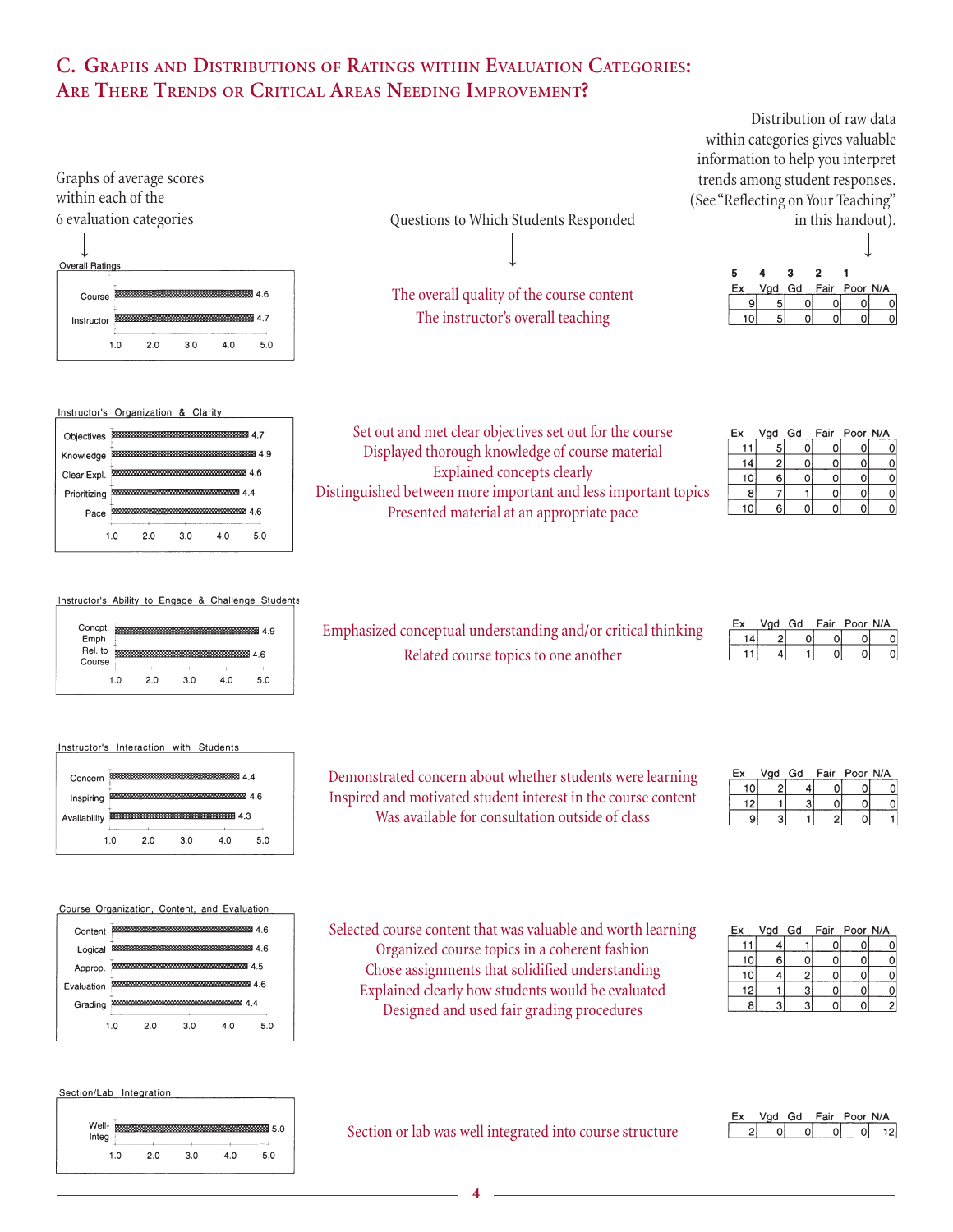## **2. SUGGESTIONS FOR INTERPRETING STUDENTS' WRITTEN COMMENTS**

Students' written responses to the open-ended questions on the back of the evaluation form can provide elaboration or explanation of your quantitative evaluation data. However, because the written comments are not presented or summarized in the structured format that the quantitative data receive, they can be hard to interpret and can even seem contradictory, one student's comments sometimes appearing to cancel out another's. The suggestions below are meant to help you interpret these written comments as well as to raise issues worth thinking about as you review students' responses.

- Some faculty find it easiest to read and compare the comments in a single category separately. That is, read all the responses to the first open-ended question on the back of the form (instructor effectiveness and attitude), then go back and read all the responses to the second question, etc. This allows you to compare mentally student comments about a single topic.
- You may want to correlate the written comments with the overall rating you received from that student. That is, separate the written comments of students who gave you a 4-5 on the course overall, from the students who gave you a 3, and from those who gave you 1-2. By comparing comments from students who were very satisfied with the course with those who were less satisfied, you may be able to identify issues important for changing the course.
- In addition, you might think about organizing the comments in terms of the five open-ended questions students are asked, creating a matrix:

| Overall Course | Question 1 on back       | Question 2         | Question 3  | Question 4 | Question 5   |
|----------------|--------------------------|--------------------|-------------|------------|--------------|
| Rating Student | Effectiveness & Attitude | Text(s), Readings, | Assignments | Course     | Instructor's |
| Gave You       |                          | Materials          | & Exams     | Overall    | Questions    |
| $5 - 4$        |                          |                    |             |            |              |
|                |                          |                    |             |            |              |
| $1 - 2$        |                          |                    |             |            |              |

Using this format, you may produce a much more fine-grained analysis, despite the sometimes sketchy comments students provide and despite what can seem, on hasty reading, contradictory student comments.

- You may also want to correlate the comments of students with major, year of study, those taking the course graded vs. CR/NC, etc. This might help clarify whether some group of students has a consistent view of the course.
- It is important to resist the temptation to dismiss a criticism from a sizable number of students even if the majority of comments are at odds with their view. There may be a subpopulation of students who could benefit from course modifications or alternative approaches.
- Try to keep your perspective when reading nasty comments. Under the protection of anonymity, students may write negative comments that range from sarcastic to vicious. Not all comments are constructive, and in fact, some may be motivated by pressures and concerns unrelated to your course. If you receive a number of negative comments in a batch of evaluations, you could share and discuss them with a trusted colleague, who can help you keep perspective and suggest ways to address any possible problem in future courses, while keeping your confidence from suffering.
- You will get the most out of your evaluations if you can relate the comments to the quantitative data. After reviewing trends in the graphs and tables of your quantitative data, look to written comments for elaboration and specific suggestions. For example, one professor received low overall ratings in "Instructor's Organization/Clarity" and "Course Organization, Content and Evaluation." Written comments revealed consistent concerns that homework was assigned in a rushed manner in the last few seconds of class, causing confusion and frustration among students. In the quantitative ratings, some students reacted to this under the item "Explained concepts clearly" or "Presented material at an appropriate pace" (in the "Instructor's Organization/Clarity" category), while others reacted to the problem under "Chose assignments that solidified understanding," "Explained clearly how students would be evaluated," or "Designed and used fair grading procedures" (all in the "Course Organization, Content, and Evaluation" category). By exploring links between quantitative and qualitative information, the instructor was able to make a relatively simple adjustment that resulted in much improved evaluations the following quarter.

Written comments are an important component of evaluations and thus are a major reason that we recommend giving students plenty of time to complete the course evaluations. Assistance in analyzing your data and further information about interpreting student comments are available from the Center for Teaching & Learning (CTL, 110 Sweet Hall, Ext. 3-1326). See the "Resources" section of this handout.